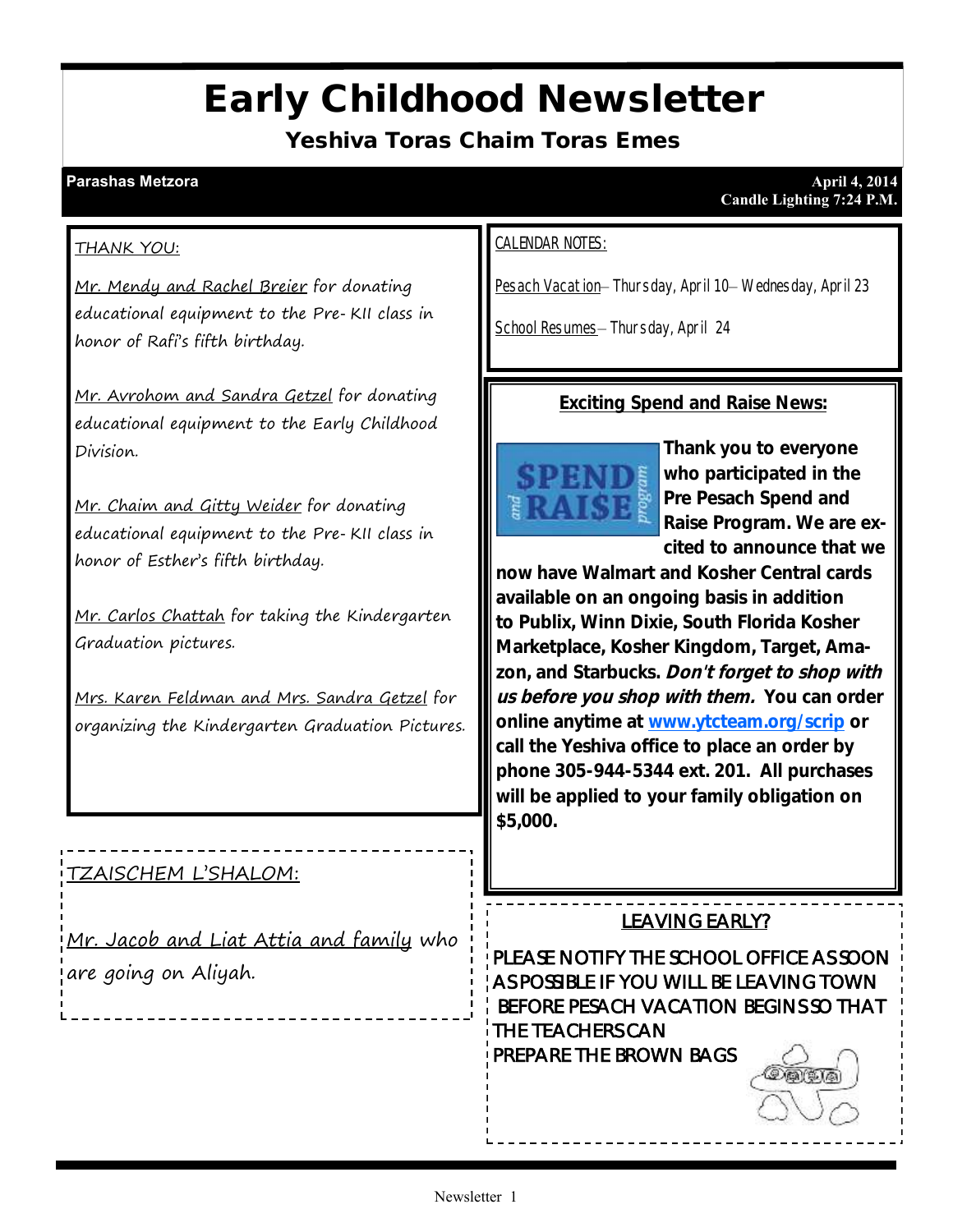| NURSERY - MORAH TAMI                                                                                                                                                                                                                                                                                                                                                                                                                                                                                                                                                                                                                                                                                                                                                                                                                                                                                                                                                                                                                                                                            | NURSERY-MORAH SUSAN                                                                                                                                                                                                                                                                                                                                                                                                                                                                                                                                                                                                                                                                                                                                                                                                                                                                                                                                            |
|-------------------------------------------------------------------------------------------------------------------------------------------------------------------------------------------------------------------------------------------------------------------------------------------------------------------------------------------------------------------------------------------------------------------------------------------------------------------------------------------------------------------------------------------------------------------------------------------------------------------------------------------------------------------------------------------------------------------------------------------------------------------------------------------------------------------------------------------------------------------------------------------------------------------------------------------------------------------------------------------------------------------------------------------------------------------------------------------------|----------------------------------------------------------------------------------------------------------------------------------------------------------------------------------------------------------------------------------------------------------------------------------------------------------------------------------------------------------------------------------------------------------------------------------------------------------------------------------------------------------------------------------------------------------------------------------------------------------------------------------------------------------------------------------------------------------------------------------------------------------------------------------------------------------------------------------------------------------------------------------------------------------------------------------------------------------------|
| Pesach has arrived in our classroom. The<br>children are busy practicing the Mah Nishtana and<br>can't wait to show you how much they know.<br>They are creating Haggados and Afikoman bags<br>and in the block area, they are building pyramids.<br>Our Model Seder was fabulous. The<br>children sang songs from the Haggadah,<br>reviewed the story of Bnei Yisroel in Mitzrayim and<br>drank grape juice.<br>New Hebrew vocabulary words taught this<br>week included the following:<br>חג הפסח<br>מלך פרעה<br>בני ישראל<br>עבדים היינו<br>בתים<br>תינוק<br>משה בתיבה<br>בת פרעה<br>יש חמץ בבית<br>For Parashas Metzora, we learned about<br>the importance of not speaking Lashon Hara. We<br>sang the song "Don't Speak Lashon Hara Don't"<br>to help us remember how to treat others! We<br>learned that in the time of the Bais Hamikdash,<br>the people who spoke Lashon Hara were<br>punished with tzara'as. A person who speaks<br>Lashon Hara breaks up friendships between<br>others. Therefore, he is punished with tzara'as,<br>and is separated from his friends and neighbors. | This week, our focus was on our family unit.<br>We talked about our mothers, fathers, sisters and<br>brothers as well as our grandmothers and<br>grandfathers. The class enjoyed listening to the<br>stories <b>The Kissing Hand</b> by Audrey Penn,<br>Grandfather Twilight by Barbara Berger, Owl Babies<br>by Martin Waddell and I'm A Big Sister by Joanna<br>Cole. We created paintings and postcards<br>depicting members of our families. We also made<br>paper doll puppets.<br>Our dramatic play area was set up as a<br>family room this week. The children enjoyed<br>preparing pretend meals, sweeping the floors and<br>reading stories to each other. The song "Are You<br>Sleeping" was introduced this week. The children<br>took turns selecting which siblings they would like<br>to wake up.<br><b>Are You Sleeping</b><br>Are you sleeping (2x)<br>Brother (insert name) (2x)<br>I would like to play with you (2x)<br>Please wake up (2x) |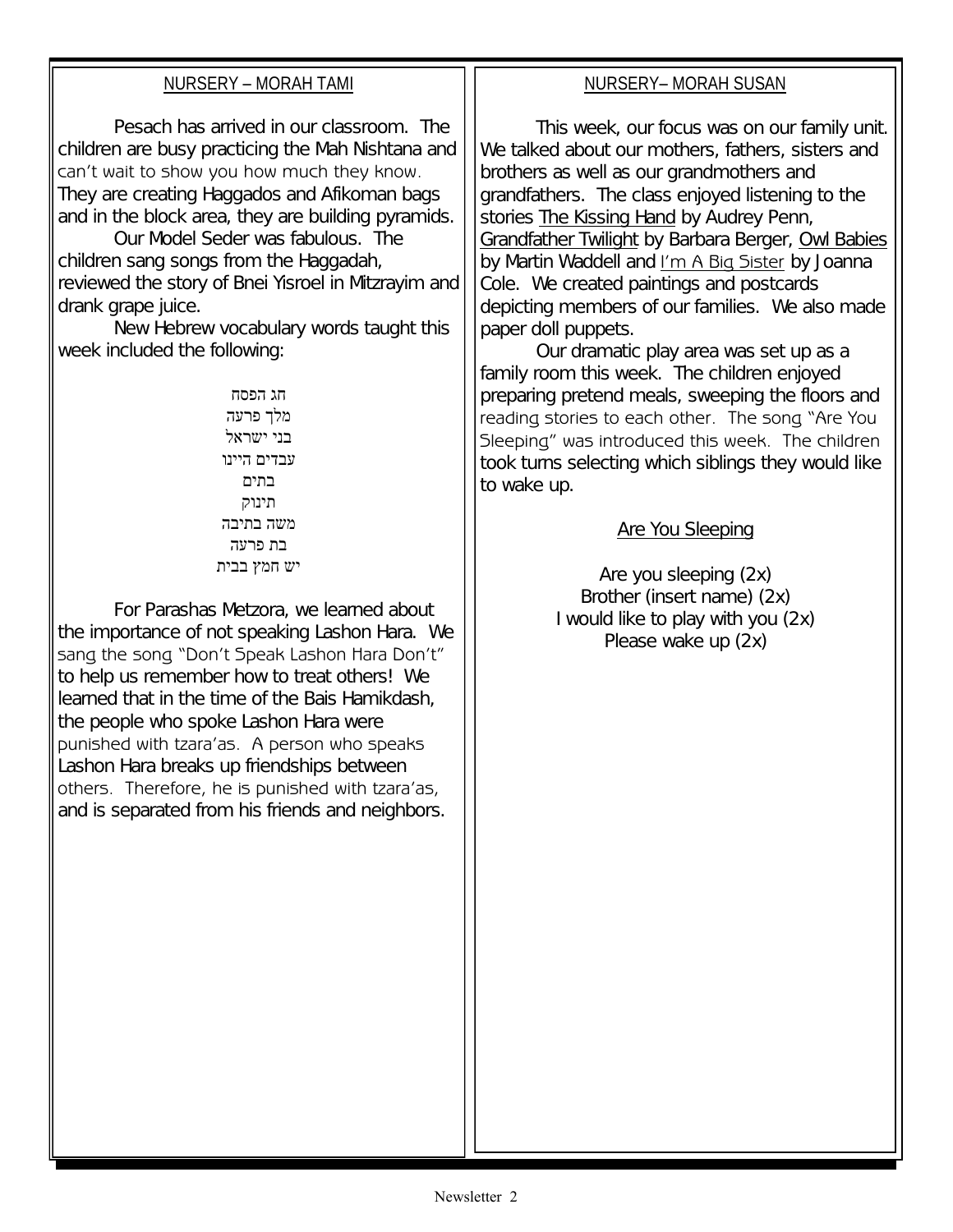#### PRE-KI & II MOROT HEIDI & NECHAMA

This week, we learned about Parashas Metzora. This parsha focuses on not speaking Lashon hara. We learned what would happen if tzara'as was in a Jewish person's home, and what the Kohen would have to check for. We reinforced the concept that Hashem gives us the opportunity to do teshuva. Some books we read about Lashon Hara include Yossi, The Boy Who Wouldn't Speak Lashon Hara by Phyllis Weinberg and Yettle's Feathers by Joan Rothenberg.

We continued learning about Pesach. The children enjoyed hearing the story The Ten Plagues Of Egypt by Shoshana Lepon. Their Model Seder was amazing. Both Pre-K classes joined together to participate. Thank you to all the parents who sent in food for our Model Seder.

Reminder: if you will be going away early for Pesach, please let us know so that we can try and send home all of the Pesach projects.

Have a wonderful Shabbos!

#### PRE-KI & II– MORAH JUDY

The Pre-K children welcomed back Morah Rachel from Eretz Yisroel. She told them about her visit to the Kotel, Tzfat and Yam Hamelech.

Morah Talia tip-toed into our room to talk about the letter "Tt". The children were so proud to show Morah Talia how many words they could sound out. Morah Talia was very impressed with the long list of "Tt" words that they created; Tamar, Tehila, Tuvia, Tari, tooth, tape, turtle, taste, touch, tree, triangle, tiger, toe, tail, tire, top and tent.

Our favorite "Tt" word was tortoise. We made a huge tortoise out of recycled materials and learned that Tortoise's are herbivores (which means that they only eat plants, fruits and vegetables). We also learned that they have excellent eye sight and a keen sense of smell. They are active during the day and sleep at night and can live over 50 years.

The numbers that we learned to recognized this week were two, ten, twelve and twenty. The children counted and sorted objects up to twenty.

Our favorite "Tt" books included Terrific by Jon Agee, Where's My Teddy by Jez Alborough, Yertle The Turtle by Dr. Seuss and Time For Lunch (with detailed tortoise pictures) by Pat Cusick.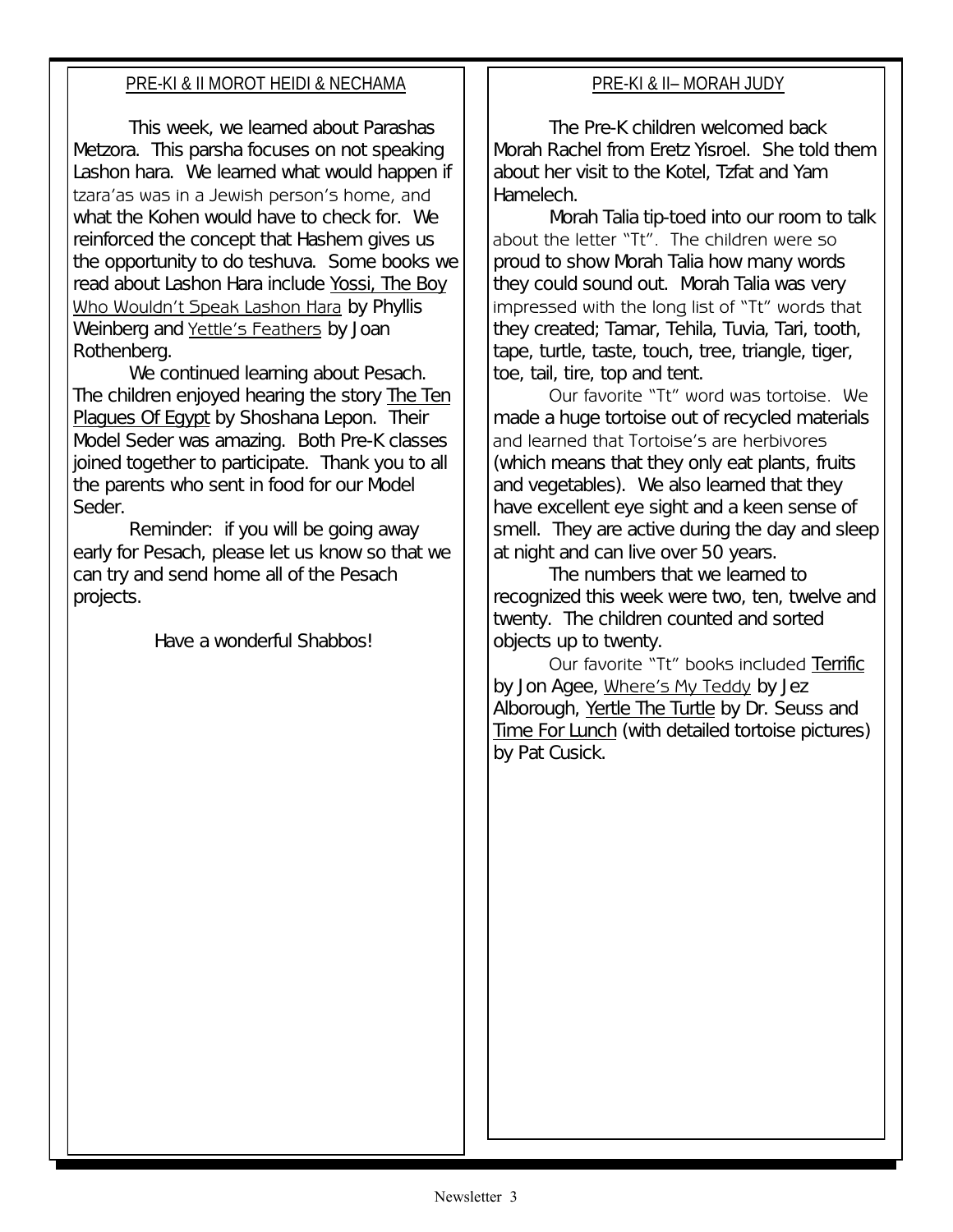#### KINDERGARTEN I, II, III & IV MOROT BAYLA, HEIDI & RENA

With Chodesh Nisan here, we are counting the days until Chag Ha'Pesach. We learned that Pesach is also called the Chag Ha'Aviv and that Chodesh Nisan is called Rosh Chadashim. We finished our haggados and are looking forward to using them at the Seder. We talked about the responses of the four sons and the significance of the terms Pesach, Matzah, and Maror. We are sure you will get a lot of nachas hearing your child recite the Mah Nishtana at the Seder in Hebrew and English.

 For Parashas Metzorah, we learned about the punishment of tzoraas during the time of the Bais Hamikdosh. We heard how tzoraas can get on your skin, clothing or house and how difficult it was for the metzorah to leave his family and seclude himself outside the city while he did Teshuva. We discussed how lashon harah affects others and we are trying to improve in this important mitzvah.

We wish each and every family a Chag Kasher V'sameach. Enjoy your special time with your children and we hope and pray L'Shana Haba B'Yerushalayim.

### KINDERGARTEN I, II, III & IV MOROT BERNEY, PEARLY & TALIA

We started a very exciting unit this week to accompany the letter Ww. In preparation for Pesach, we learned about the process of wine making, looked at pictures depicting each step and tried to recreate the process in school. To start the process, the children picked a bunch of grapes and crushed them in a Ziploc bag to extract the juice. When they had a bag full of juice they cut open the corner of the bag and tasted the mixture. They discussed how the grapes have their own natural sugar and that this makes the juice sweet. We talked about the differences between the juice from the green grapes and from the purple grapes. The children then learned that after the grapes are pressed, the juice goes into large metal tanks with yeast. The yeast and sugar mix together to make alcohol, also known as fermentation. We took the extra juice we had from pressing the grapes and placed it in a jar with yeast. The children can't wait to see what will happen. They also took photos of themselves as they were engaged in the wine making process. You will receive the wine books in time for Pesach.

Our sight words for the week were "up" and "down." We discussed and wrote about things that go up and down.

The children also began learning how to subtract. We learned the terms subtract and minus. We applied our newly acquired subtraction skills in many different ways including a fun lesson with grapes and bingo markers.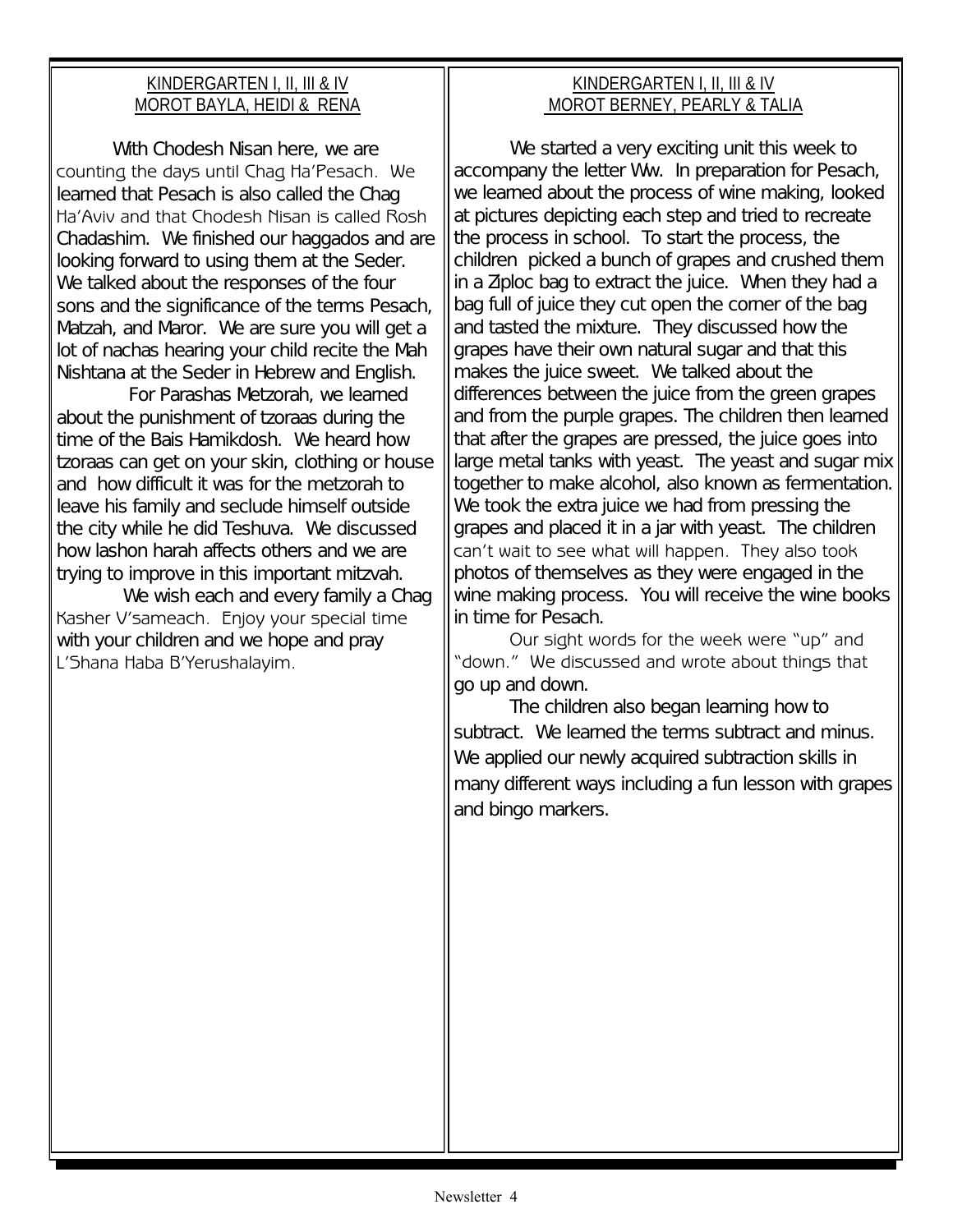*Erev Shabbos Parashas Metzora 5774*



Roshei HaYeshiya Rabbi Binyomin Luban Rabbi Yisroel Y. Niman Rabbi Mordechai Palgon

Founding Rosh HaYeshiva Rabbi Bentzion Chait

Principal Rabbi Kalman Baumann Director Mrs. Naomi Bloom Assistant Director Mrs. Talia Levine

President Dr. Allan I. Jacob President Dr. Jonathan Rubin Vice President Rabbi Moshe Lehrfield Dear Parents,

The current trends in child development seem to indicate that children are feeling independent at an earlier age, are less respectful of adults and in general seem quick to reject their parents' instructions and guidance. Children may react with less obedience to authority than in earlier generations, but don't be fooled into thinking they are not profoundly influenced by parents' values and attitudes.

Drawing from the insights of the The *Alter of Slabodka*, the great giant of *Mussar*, Rabbi Yisroel Roll in his book "Bring out the Best" explains that one reason for *Tzora'as* – the leprosy-like affliction that comes upon the outer layer of the body of one who spoke *Lashon Hora,* is a *Mida-K'neged-Mida*; a measure-for-measure consequence. A person who speaks ill of another has decided, based upon superficial evidence that the person is unworthy of respect – therefore he, the speaker of *Lashon Hora* is afflicted superficially – with a skin disease. Someone who thinks more deeply and objectively analyzes another's behavior will have a greater likelihood of coming to a more favorable explanation for what that person did, than one who sees, does not stop to think or delve into reasons, but superficially jumps to a negative conclusion, and then proceeds to share that impression with others.

Each one of us has a unique approach and attitude when it comes to viewing the world around us and specifically judging the actions of others. We are constantly forming value judgments about others and their behavior. It forms a large part of who we are. Whether we realize it or not – we are constantly judging others.

Our children are not that independent that they don't absorb our attitudes, approach and worldview when it comes to judging others. We have such a profound influence on our child's developing view of people and the world around them. They may seem oblivious to our calls to dinner, homework and bedtime, but they are so very aware of who, what and how we judge and how we interpret what goes on around us. We owe it to them – and us, to go beyond the superficial, to find the inherent goodness that lies buried within every human being, and only then to proceed to judgment.

Our young ones are watching, and listening and forming their own judgments. Let's make sure that the courtroom of our mind is open, fair, favorable of others and a positive influence on our developing children.

May you have a deeply fulfilling Shabbos,

Parti Kaluar Brunan

Rabbi Kalman Baumann